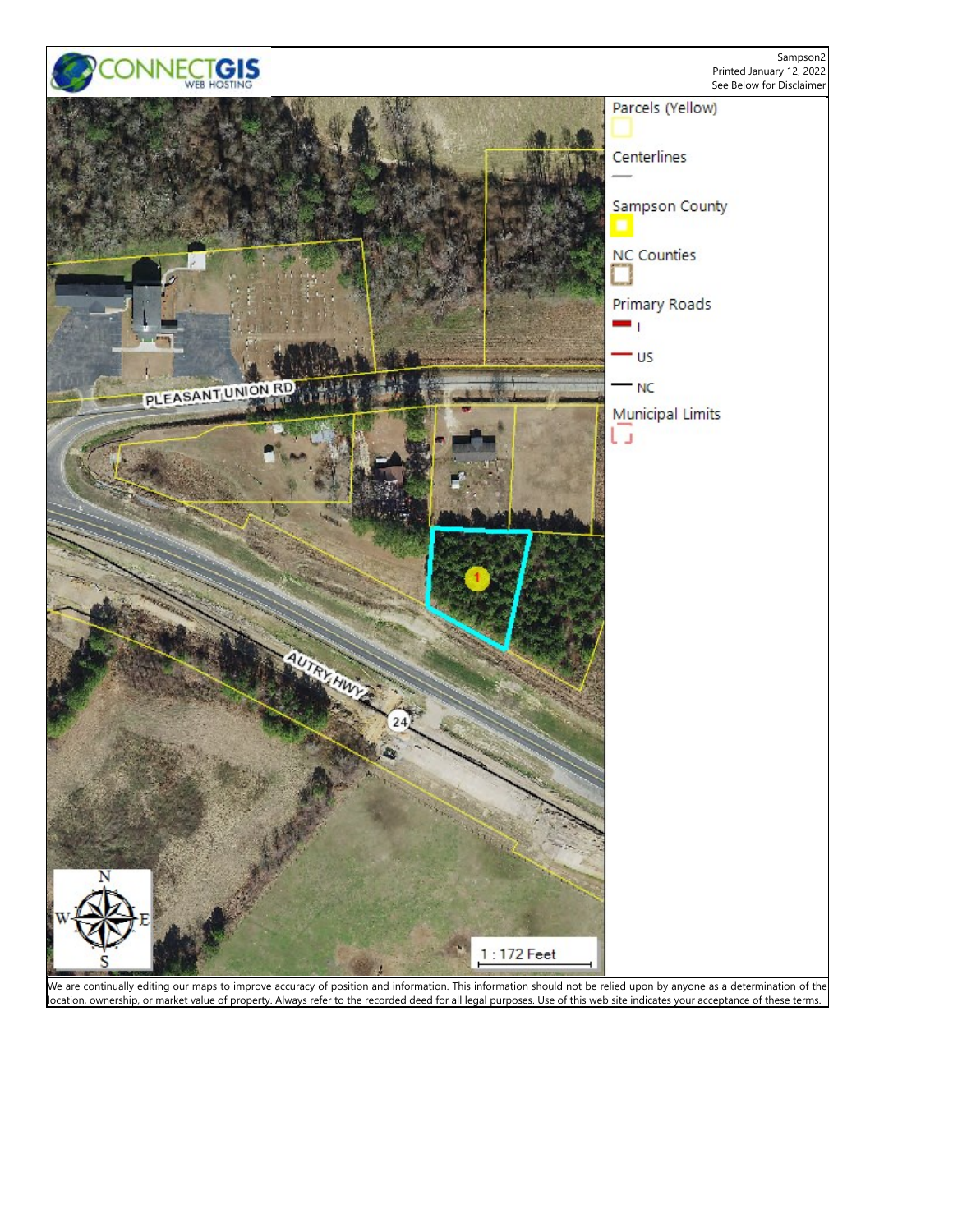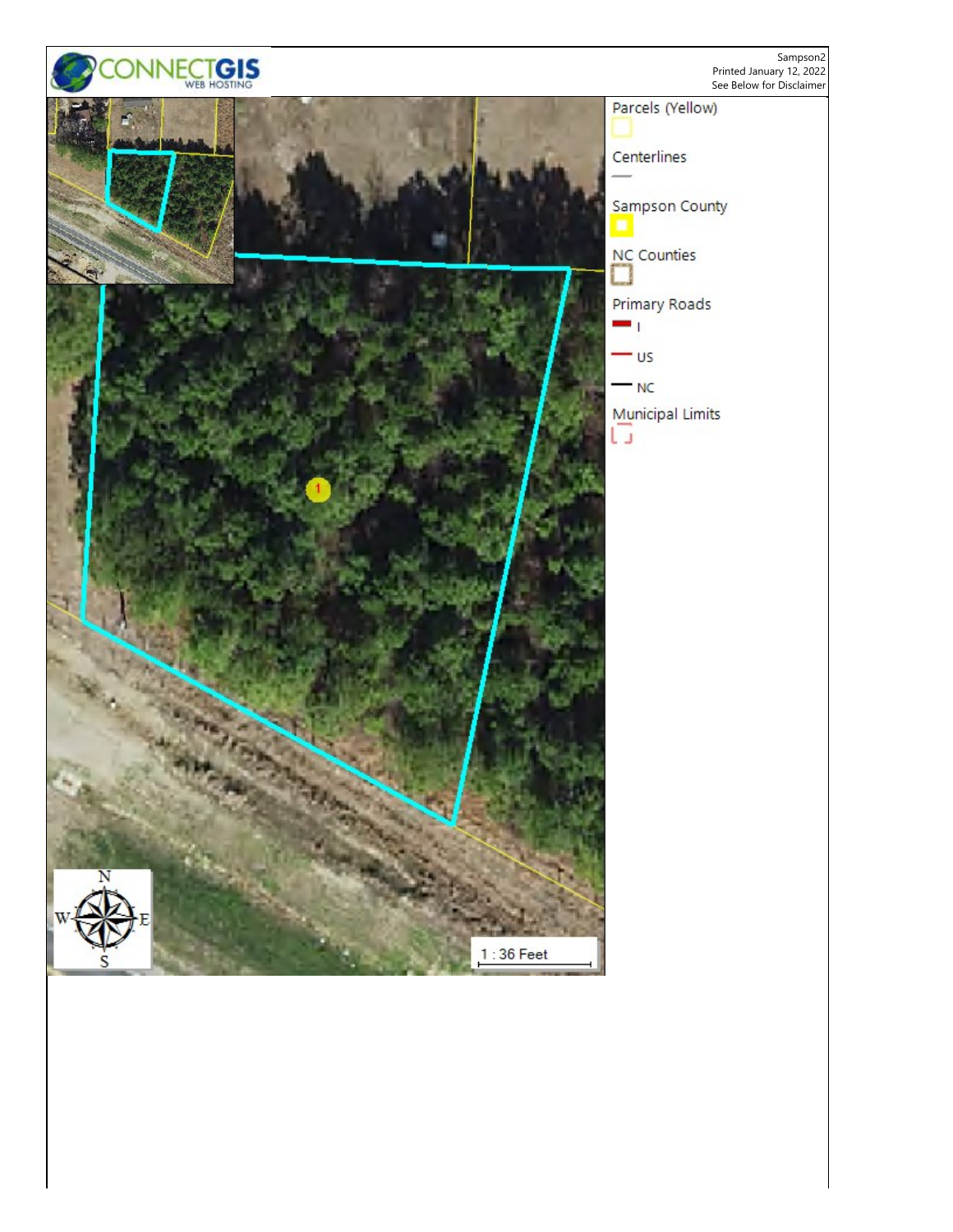| <b>PIN</b><br>08017998319 | <b>GEO PIN</b><br>1434067622      | <b>GIS APN</b><br>1434000194            |
|---------------------------|-----------------------------------|-----------------------------------------|
| <b>CALC ACRES</b>         | <b>CREATEDBY</b>                  | <b>MODIFIEDBY</b>                       |
| 0.488991832744009         |                                   | ODESSEY\RSiwiec                         |
| <b>PIN 1</b>              | <b>OWNER</b>                      | <b>ACREAGE</b>                          |
| 08017998319               | DEPARTMENT OF TRANSPORTATION 0.45 |                                         |
| <b>TWP CODE</b>           | <b>APN</b>                        | <b>TAX CODE</b>                         |
| 8                         | 1434-#194                         | F14                                     |
| <b>BK PG</b>              | <b>CONSIDERATION</b>              | <b>DATE RECORDED</b>                    |
| 1829/684                  | 10000                             | 6/6/2012 12:00:00 AM                    |
| <b>MAP SHEET</b>          | <b>SITE ADDRESS</b>               | <b>SEG TYPE</b>                         |
| D <sub>13</sub> 0 25A     | <b>AUTRY HWY</b>                  | <b>LOT</b>                              |
| <b>APPR SEG VALUE</b>     | <b>LAND TAX DEFERRED</b>          | <b>USE DESC</b>                         |
| \$8,400                   | 0                                 |                                         |
| <b>ASSESSED VALUE</b>     | <b>TOTAL TAX VALUE</b>            | <b>PARCEL CLASS</b>                     |
| 8400                      | 0                                 | <b>EXEMPT</b>                           |
| <b>STYLE</b>              | <b>YEAR BUILT</b>                 | <b>HEAT</b>                             |
| <b>SYSTEM</b>             | <b>ROOF</b>                       | <b>FOUNDATION</b>                       |
| <b>BEDROOMS</b>           | <b>FULL BATH</b>                  | <b>SHAPE Length</b><br>595.008459884324 |
| <b>SHAPE Area</b>         | <b>OBJECTID</b>                   | <b>OWNER ADDRESS</b>                    |
| 21300.3990324773          | 48897                             | 1546 MAIL SERVICE CENTER                |
| <b>OWNER CITY</b>         | <b>OWNER STATE</b>                | <b>OWNER ZIP</b>                        |
| RALEIGH                   | <b>NC</b>                         | 27611                                   |
| <b>APPRAISED</b>          | <b>CONSTRUCTION</b>               | <b>STORY HEIGHT</b>                     |
| <b>LIVING AREA</b>        | <b>TOTAL ROOMS</b>                | <b>HALF BATH</b>                        |
| <b>DEED</b>               |                                   |                                         |
| 18290684                  |                                   |                                         |

We are continually editing our maps to improve accuracy of position and information. This information should not be relied upon by anyone as a determination of the location, ownership, or market value of property. Always refer to the recorded deed for all legal purposes. Use of this web site indicates your acceptance of these terms.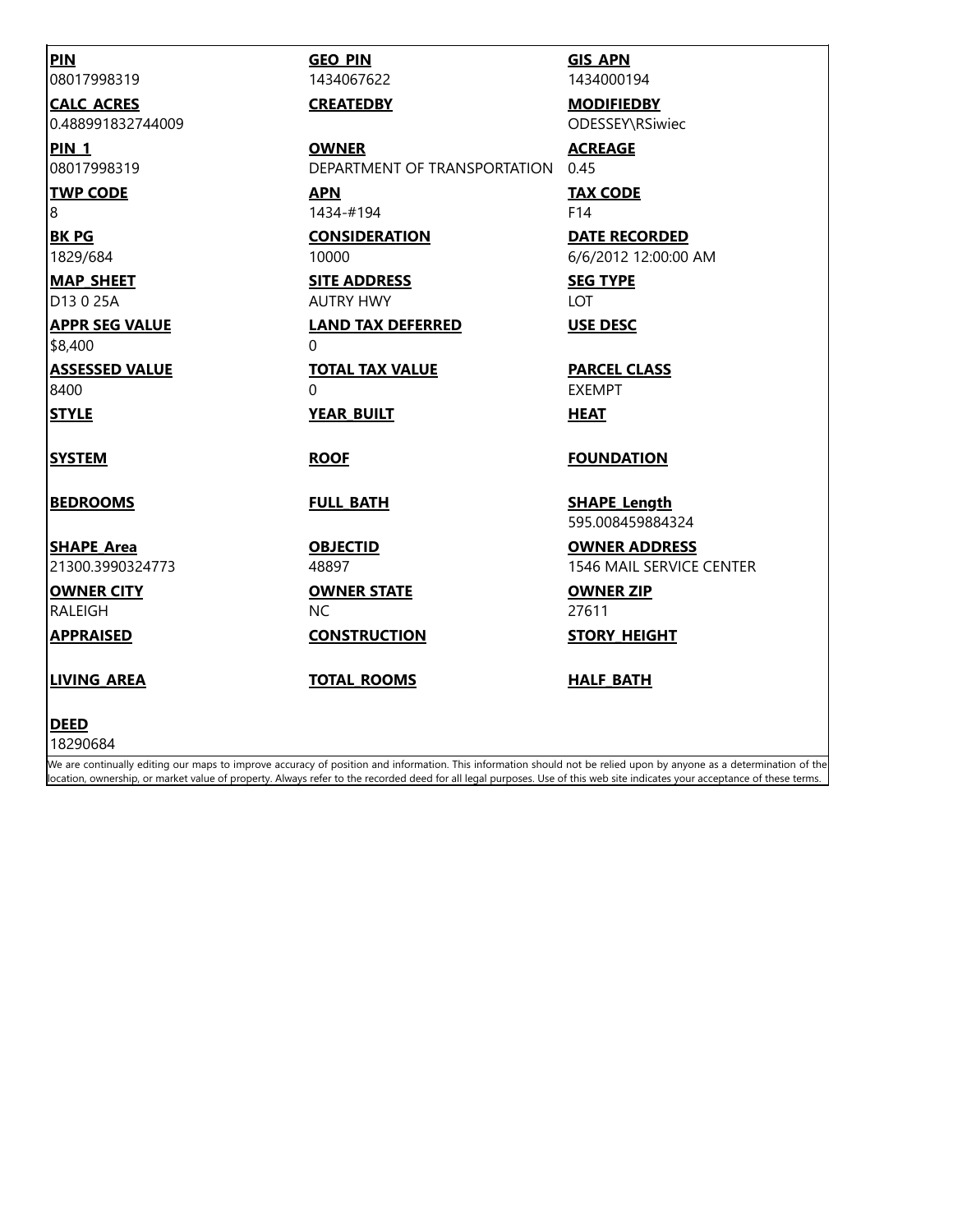| REAL ESTATE OWNED BY DEPARTMENT OF TRANSPORTATION |                                                      |                        |                          |                        |
|---------------------------------------------------|------------------------------------------------------|------------------------|--------------------------|------------------------|
| 22DD                                              |                                                      |                        |                          |                        |
| Sampson<br>Division 3 County                      | WBS Element: 34416.2.3                               |                        | Road No                  | <b>NC 24</b>           |
| Kelly Page<br><b>Acquired From</b>                |                                                      |                        |                          | Parcel No R-2303B 088B |
| Deed Dated<br>$8 - 11 - 11$                       | Recorded in Book                                     |                        | at Page                  |                        |
| Approximate Location                              | Approximate Survey Station 428+80 SL L - 430+00 SL L |                        |                          |                        |
|                                                   |                                                      |                        |                          |                        |
| 140X170<br><b>Approximate Dimensions</b>          |                                                      | Area                   | 0.498 Acres $+/-$        |                        |
| Highway Frontage 140 FT +/-                       |                                                      |                        | <b>Controlled Access</b> | Yes                    |
| None<br>Improvements                              |                                                      |                        |                          |                        |
| Encumbrances<br>None                              |                                                      |                        |                          |                        |
| <b>Advanced Acquisition</b><br>No.                |                                                      | Cost                   | \$                       |                        |
| Residue Yes                                       |                                                      | <b>Estimated Value</b> | 500.00<br>S              |                        |
| Material Site (fee)                               |                                                      | Cost                   | £                        |                        |
| Advance Acquisition Transferred to Right of Way   |                                                      |                        | Date                     |                        |
| Residue Sold to                                   | Date                                                 | Amount                 |                          |                        |
| Residue Transferred to Right of Way               |                                                      |                        | Date                     |                        |
| Material Site Sold to                             | Date                                                 |                        | \$<br>Amount             |                        |
|                                                   |                                                      |                        |                          |                        |

 $\hat{\mathcal{A}}$ 

 $156865$ 

 $\ddot{\phantom{a}}$  $\frac{1}{2}$ 

 $\ddot{\phantom{a}}$ 

 $\frac{1}{2}$ 

l,

à,

 $\frac{1}{\epsilon}$ 

 $\bar{\beta}$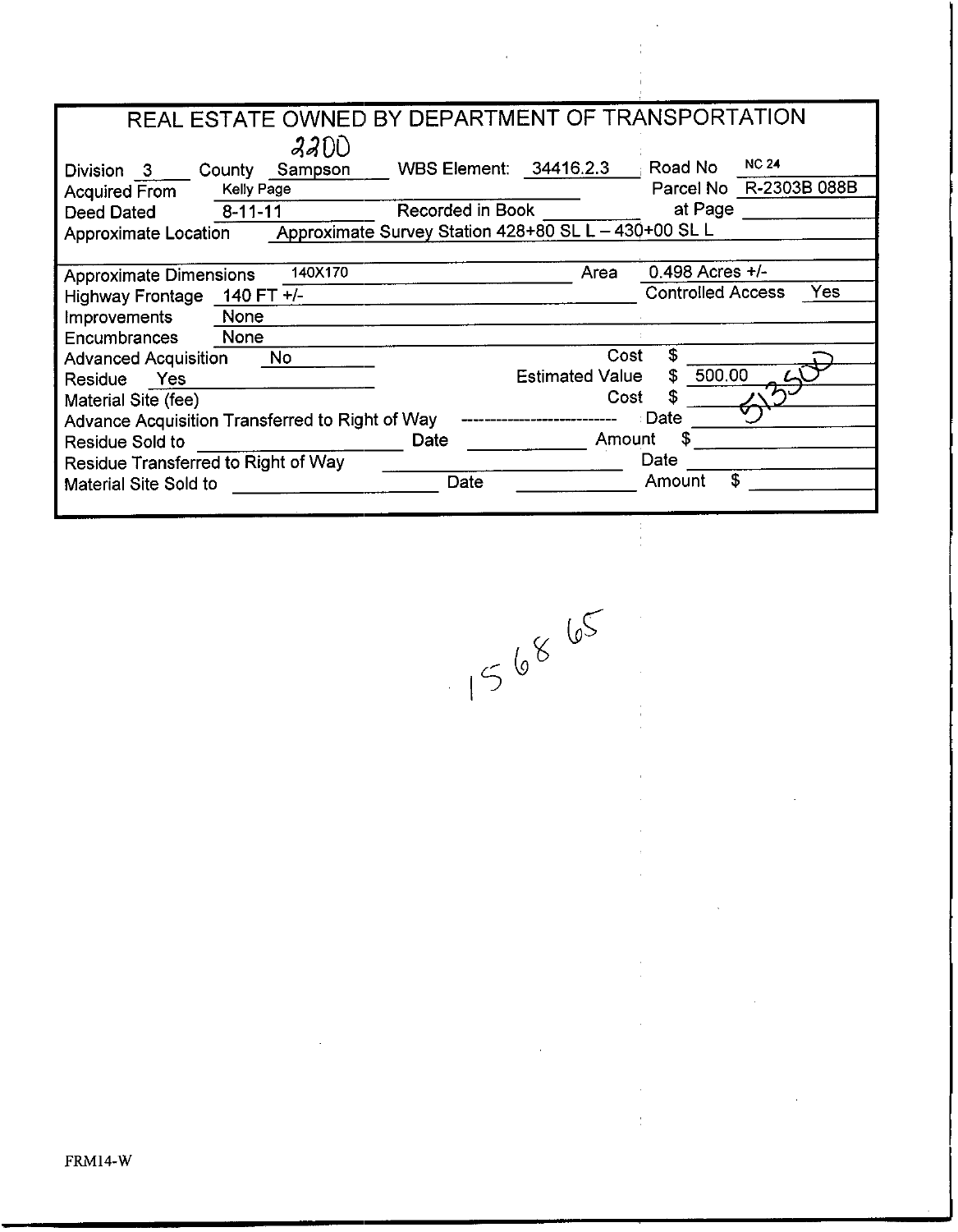

FRM14-X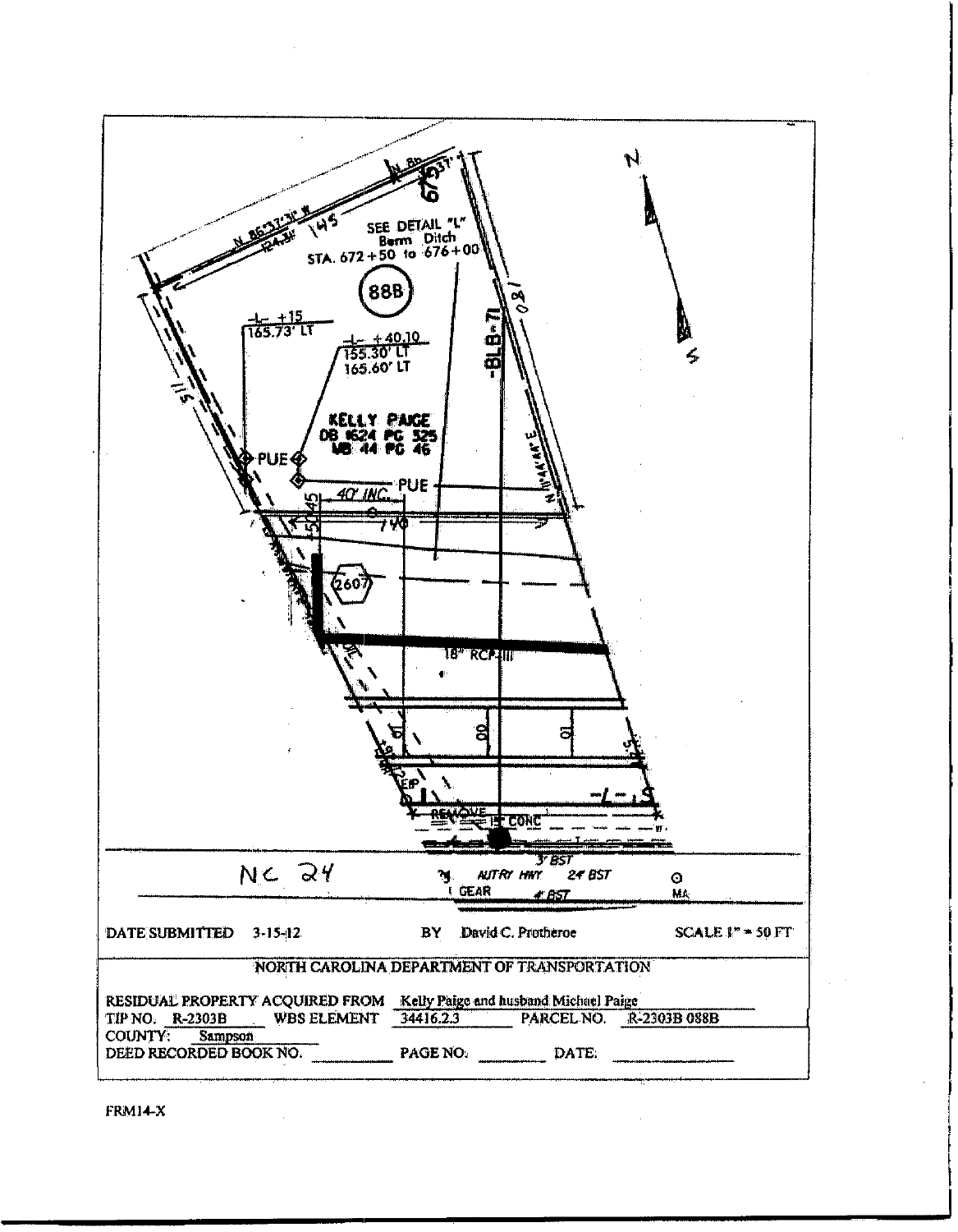| <b>ROUTE:</b><br>WBS ELEMENT: 34416.2.3                                                                                  | <b>NC 24</b>                                                                                                               |
|--------------------------------------------------------------------------------------------------------------------------|----------------------------------------------------------------------------------------------------------------------------|
| COUNTY: Sampson                                                                                                          | TIP/PARCEL NUMBER: R-2303B 088B                                                                                            |
| Tax Lot No. 1434-06-0722                                                                                                 | Tax Parcel Identifier No.<br>وتقعدا لأنفع<br><u> 1980 - De San Leonard III, marror de la Capital de San A</u>              |
| Division Right of Way Agent-NCDOT<br>Mail after recording to<br>5501 Barbados Blvd.<br>Castle Hayne, NC<br>Donna Finders |                                                                                                                            |
|                                                                                                                          |                                                                                                                            |
|                                                                                                                          |                                                                                                                            |
| $\Box$ Does $\boxtimes$                                                                                                  | Does not include the primary residence of the Grantor                                                                      |
| This instrument was prepared by Eric Ray<br>The hereinafter described property                                           |                                                                                                                            |
|                                                                                                                          | NORTH CAROLINA GENERAL WARRANTY DEED                                                                                       |
|                                                                                                                          | THIS DEED made this $\sqrt{Qf}f$ day of $\sqrt{f}$ by and between                                                          |
| <b>GRANTOR</b>                                                                                                           | <b>GRANTEE</b>                                                                                                             |
| Kelly Paige and husband, Michael Paige<br>10411 Cassidy Court<br>Waldorf, MD 20601                                       | DEPARTMENT OF TRANSPORTATION,<br>an agency of the State of North Carolina<br>1546 Mail Service Center<br>Raleigh, NC 27611 |
|                                                                                                                          |                                                                                                                            |
|                                                                                                                          |                                                                                                                            |

Grantee, the receipt of which is hereby acknowledged, has and by these presents does grant, bargain, sell and<br>convey unto the Grantee in fee simple, all that certain lot or parcel of land situated in the City of Roseboro Township, Sampson County, North Carolina and more particularly Little Cohaire described as follows:

Beginning at the northeastern property corner of the grantor; thence southerly along the eastern property line of the grantor to its point of intersection with the northern control right of way limits of Project R-2303B, s point of beginning.

 $\overline{\phantom{a}}$